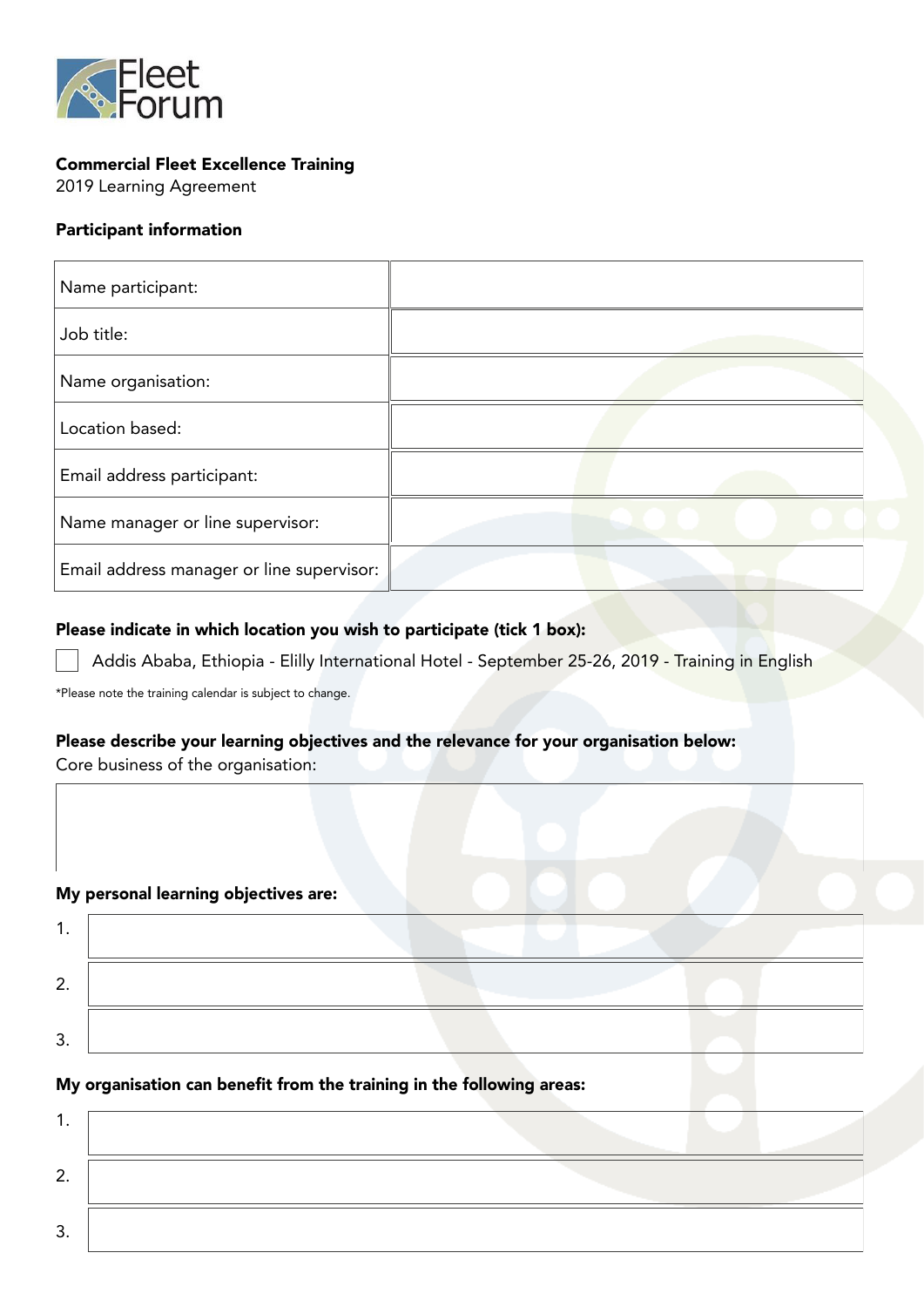

## By participating in the training and implementing the action plan, I would like to achieve the following results, including targets (For example, I want to reduce the fuel cost by 10% by the end of the year):

| ◠<br><u>.</u> |  |
|---------------|--|
| ◠<br>ັ        |  |

#### Kindly request your manager / line manager to fill in the section below:

Comment on personal learning objectives, benefits for the organisation and desired results:

What is the single biggest issue you have with your fleet operations?

# Outline Advanced Fleet Excellence Training

| <b>E-learning modules</b>     | The theory and concepts of fleet management are addressed                                                                                                                                                                                                                                                                                                                                         |  |
|-------------------------------|---------------------------------------------------------------------------------------------------------------------------------------------------------------------------------------------------------------------------------------------------------------------------------------------------------------------------------------------------------------------------------------------------|--|
| 2-day training workshop       | The workshop aims to build on the theory and concepts in practice<br>as well as provide the participants with an opportunity to practice<br>the soft skills needed to be a fleet manager.                                                                                                                                                                                                         |  |
| Personal action plan          | Throughout the workshop, the participants will develop their per-<br>sonal action plan, which will be implemented in their own organi-<br>sation over the course of 6 months                                                                                                                                                                                                                      |  |
|                               |                                                                                                                                                                                                                                                                                                                                                                                                   |  |
| <b>Personalised follow-up</b> | Participant will have a follow-up conversation with Fleet Forum, so<br>that he or she may receive support with the implementation of the<br>plan. Participation of the manager is mandatory.                                                                                                                                                                                                      |  |
| <b>Remote guidance</b>        | It is the participant's responsibility to identify and implement a<br>project with the support of the line manager within the respective<br>organisation. This project must meet the requirements identified<br>by Fleet Forum and the participant must follow the process out-<br>lined.                                                                                                         |  |
| <b>Evaluate action plan</b>   | Upon completing implementation of the action plan, participants<br>will fill in an evaluation report summarising the improvements they<br>implemented. The evalu-ation report will be discussed with the<br>participant, the manager and Fleet Fo-rum. Successful participants<br>will receive a Certificate of Completion as well as an invitation to<br>the Advanced Fleet Excellence Training. |  |